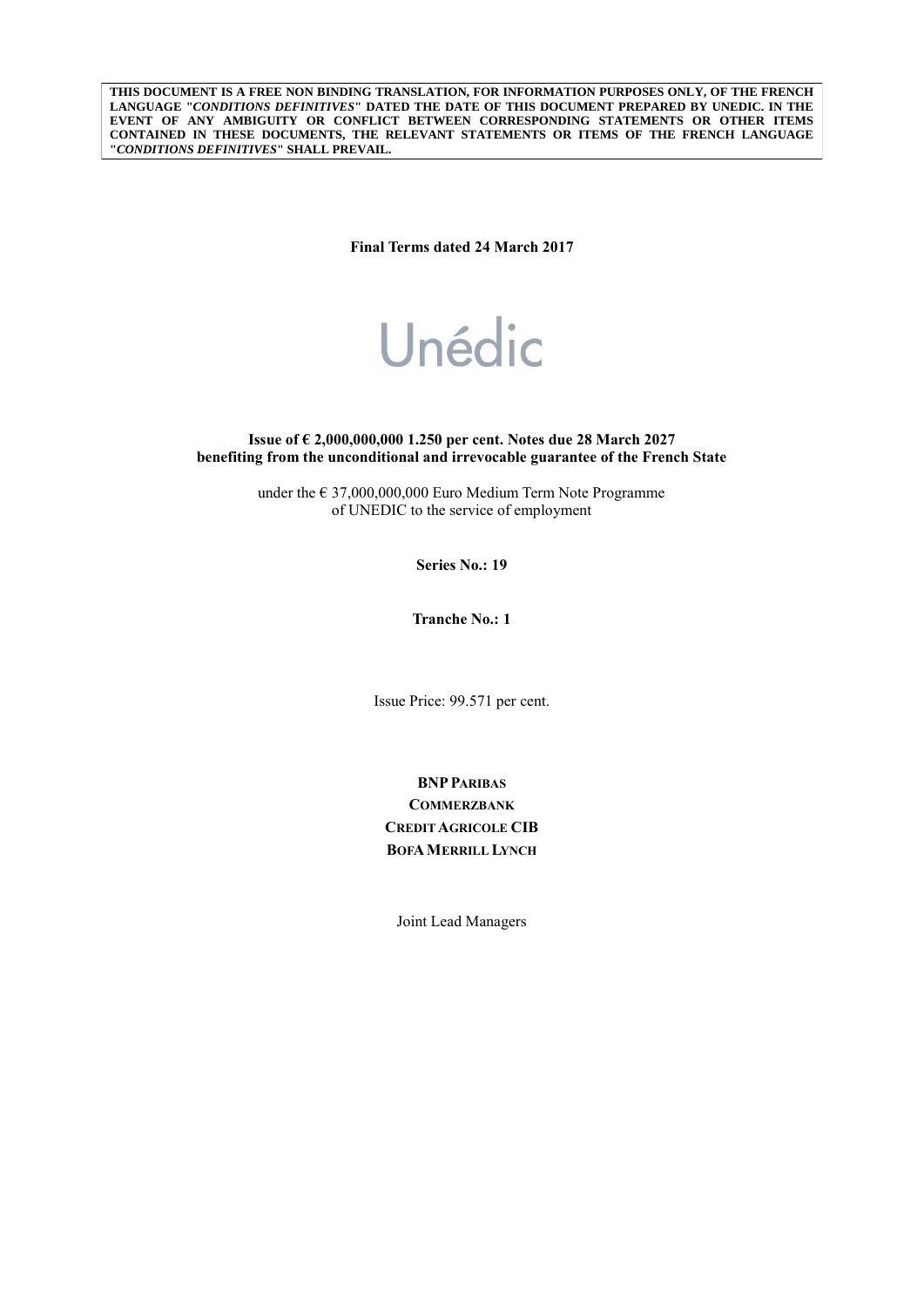#### **PART A – CONTRACTUAL TERMS**

Terms used herein shall be deemed to be defined as such for the purposes of the Terms and Conditions set forth in the Base Prospectus dated 17 March 2017 (which received on that date the visa of the *Autorité des marchés financiers* ("**AMF**") number 17-100) (the "**Base Prospectus**"), which constitutes a base prospectus for the purposes of the Directive 2003/71/EC of the European Parliament and of the Council of 4 November 2003, as amended (which includes the amendments made by Directive 2010/73/EU of the European Parliament and of the Council of 24 November 2010, to the extent that such amendments have been implemented in a Member State of the European Economic Area) (the "**Prospectus Directive**").

This document constitutes the Final Terms relating to the issue of the notes (the "**Notes**") described hereafter for the purposes of Article 5.4 of the Prospectus Directive 2003/71/EC and contains the definitive terms of the Notes. These Final Terms supplement the Base Prospectus relating to the Programme of issuance and must be read in conjunction therewith.

The Final Terms and the Base Prospectus are available for viewing on the websites of (a) the *Autorité des marchés financiers* (www.amf-france.org) and (b) the Issuer (www.unedic.org), and during normal business hours at the registered office of the Issuer and at the specified office of the Paying Agent(s) where copies may be obtained.

| 1. | <b>Issuer:</b>                 |                                  | <b>UNEDIC</b>                                                                                                                                                                                                                                                                                                                                                                       |
|----|--------------------------------|----------------------------------|-------------------------------------------------------------------------------------------------------------------------------------------------------------------------------------------------------------------------------------------------------------------------------------------------------------------------------------------------------------------------------------|
| 2. |                                | Guarantee:                       | Applicable                                                                                                                                                                                                                                                                                                                                                                          |
|    |                                |                                  | Unconditional and irrevocable guarantee from the<br>French State granted pursuant to Article 122 of the<br>law no. 2016-1918 dated 29 December 2016<br>(French loi de finances rectificative pour 2016) and<br>the Order (arrêté) of the Minister for Economy and<br>Finance dated 6 March 2017 published in the<br>Journal Officiel of the Republic of France on 11<br>March 2017. |
| 3. | (i)                            | <b>Series Number:</b>            | 19                                                                                                                                                                                                                                                                                                                                                                                  |
|    | (ii)                           | <b>Tranche Number:</b>           | 1                                                                                                                                                                                                                                                                                                                                                                                   |
| 4. |                                | <b>Specified Currency</b>        | Euro (" $\epsilon$ ")                                                                                                                                                                                                                                                                                                                                                               |
| 5. |                                | <b>Aggregate Nominal Amount:</b> |                                                                                                                                                                                                                                                                                                                                                                                     |
|    | (i)                            | Series:                          | € 2,000,000,000                                                                                                                                                                                                                                                                                                                                                                     |
|    | (ii)                           | Tranche:                         | € 2,000,000,000                                                                                                                                                                                                                                                                                                                                                                     |
| 6. |                                | <b>Issue proceeds:</b>           |                                                                                                                                                                                                                                                                                                                                                                                     |
|    | (i)                            | Gross issue proceeds:            | € 1,991,420,000                                                                                                                                                                                                                                                                                                                                                                     |
|    | (ii)                           | Estimated net issue proceeds:    | € 1,987,920,000                                                                                                                                                                                                                                                                                                                                                                     |
| 7. |                                | <b>Issue Price:</b>              | 99.571 per cent. of the Aggregate Nominal Amount                                                                                                                                                                                                                                                                                                                                    |
| 8. |                                | <b>Denomination:</b>             | € 100,000                                                                                                                                                                                                                                                                                                                                                                           |
| 9. | <b>Number of Notes issued:</b> |                                  | 20,000                                                                                                                                                                                                                                                                                                                                                                              |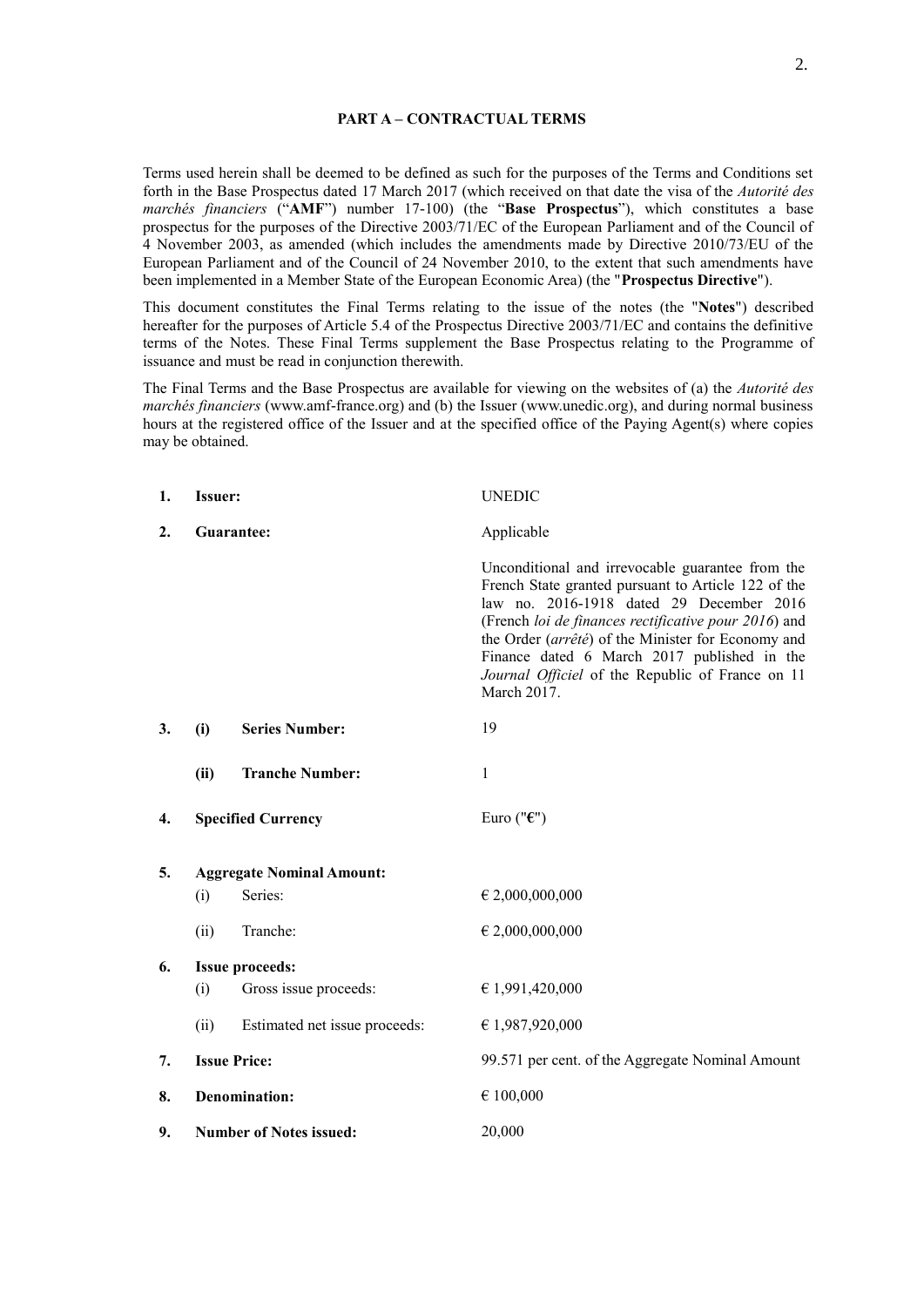| 10. | <b>Issue Date:</b><br>(i)                                                                     | 28 March 2017                                                                                                                                                                                                                                    |
|-----|-----------------------------------------------------------------------------------------------|--------------------------------------------------------------------------------------------------------------------------------------------------------------------------------------------------------------------------------------------------|
|     | (ii)<br><b>Interest Commencement Date:</b>                                                    | <b>Issue Date</b>                                                                                                                                                                                                                                |
| 11. | <b>Maturity Date:</b>                                                                         | 28 March 2027                                                                                                                                                                                                                                    |
| 12. | <b>Interest Basis:</b>                                                                        | 1.250 per cent. <i>per annum</i> Fixed Rate ( <i>further</i><br>particulars specified below)                                                                                                                                                     |
| 13. | <b>Redemption/Payment Basis:</b>                                                              | Redemption at par                                                                                                                                                                                                                                |
| 14. | Change<br>of<br>Interest<br><b>Basis</b><br><sub>or</sub><br><b>Redemption/Payment Basis:</b> | Not Applicable                                                                                                                                                                                                                                   |
| 15. | <b>Option:</b>                                                                                | Not Applicable                                                                                                                                                                                                                                   |
| 16. | Date of authorisations for issuance of<br>Notes:                                              | Decision of the Board of directors dated 31 January<br>2017 setting the terms for determining the<br>characteristics of the issue and authorising,, Vincent<br>Destival, <i>directeur</i> général of the Issuer, to<br>determine its final terms |
| 17. | <b>Method of distribution:</b>                                                                | Syndicated                                                                                                                                                                                                                                       |

# **PROVISIONS RELATING TO INTEREST PAYABLE**

| 18. |        | <b>Fixed Rate Notes Provisions:</b>                                                | Applicable                                                     |
|-----|--------|------------------------------------------------------------------------------------|----------------------------------------------------------------|
|     | (i)    | Rate of Interest:                                                                  | 1.250 per cent. <i>per annum</i> payable annually in<br>arrear |
|     | (ii)   | <b>Interest Payment Dates:</b>                                                     | 28 March in each year and commencing on 28<br>March 2018       |
|     | (iii)  | <b>Fixed Coupon Amounts:</b>                                                       | € 1,250 per € 100,000 in Denomination                          |
|     | (iv)   | Broken Amount(s):                                                                  | Not Applicable                                                 |
|     | (v)    | Day Count Fraction:                                                                | Actual/Actual - ICMA                                           |
|     | (vi)   | <b>Determination Dates:</b>                                                        | 28 March in each year commencing on 28 March<br>2018           |
|     | Notes: | (vii) Other terms relating to the method<br>of calculating interest for Fixed Rate | Not Applicable                                                 |
| 19. |        | <b>Floating Rate Notes Provisions:</b>                                             | Not Applicable                                                 |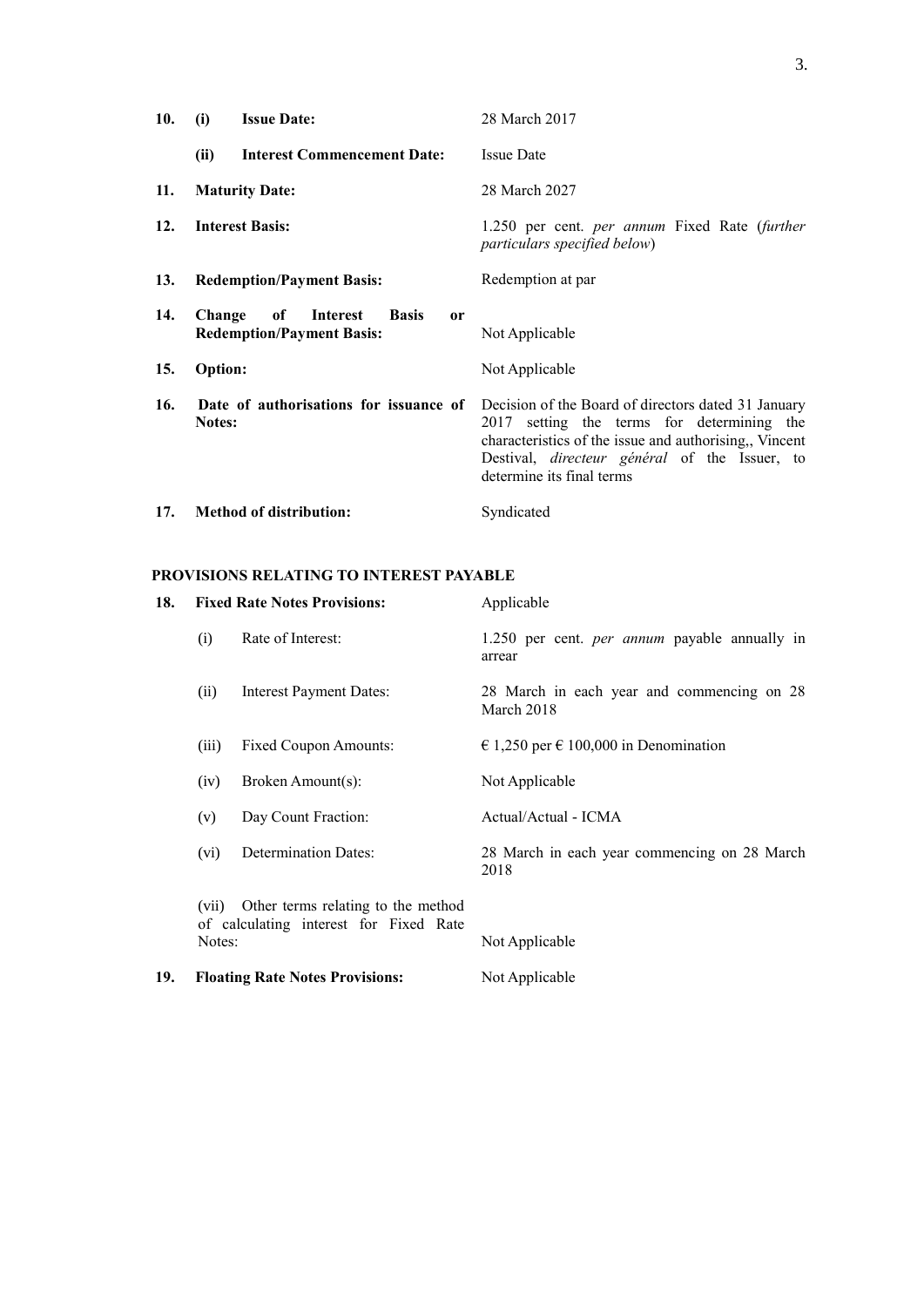# **PROVISIONS RELATING TO REDEMPTION**

- **20. Call Option:** Not Applicable
- **21. Final Redemption Amount of each Note:** € 100,000 per Note of € 100,000 Denomination

# **22. Early Redemption Amount:**

- (i) Early Redemption Amount(s) of each Note payable on redemption for taxation reasons or on event of default or other early redemption and/or the method of calculating the same and/or any other terms (if required or if different from that set out in the Conditions):
- (ii) Redemption for taxation purpose at a No date different from the Interest Payment Dates

As specified in Condition 7 of the Terms and Conditions of the Base Prospectus

# **GENERAL PROVISIONS APPLICABLE TO THE NOTES**

**23. Form of Notes:**

|     | (i)                                                                   | Form of Notes:                                                                                                     | Dematerialised Notes in bearer form (au<br><i>porteur</i> )                                                      |
|-----|-----------------------------------------------------------------------|--------------------------------------------------------------------------------------------------------------------|------------------------------------------------------------------------------------------------------------------|
|     | (ii)                                                                  | Registration Agent:                                                                                                | Not Applicable                                                                                                   |
| 24. | Financial                                                             | Centre(s)<br>other<br>special<br>or<br>provisions relating to payment dates for the<br>purposes of Condition 8(d): | Not Applicable                                                                                                   |
| 25. | Redenomination, renominalisation:<br><b>Consolidation provisions:</b> |                                                                                                                    | Not Applicable                                                                                                   |
| 26. |                                                                       |                                                                                                                    | Not Applicable                                                                                                   |
| 27. |                                                                       | Masse (Condition 12):                                                                                              | The<br>address of<br>and<br>the<br>initial<br>name<br>Representative of the <i>Masse</i> are:                    |
|     |                                                                       |                                                                                                                    | MASSQUOTE S.A.S.U.<br><b>RCS 529 065 880 Nanterre</b><br>7bis rue de Neuilly<br>92110 Clichy<br>France           |
|     |                                                                       |                                                                                                                    | Mailing address :<br>33, rue Anna Jacquin<br>92100 Boulogne-Billancourt<br>France<br>Represented by its Chairman |
|     |                                                                       |                                                                                                                    | and address of the<br>The<br>alternate<br>name<br>Representative of the <i>Masse</i> are:                        |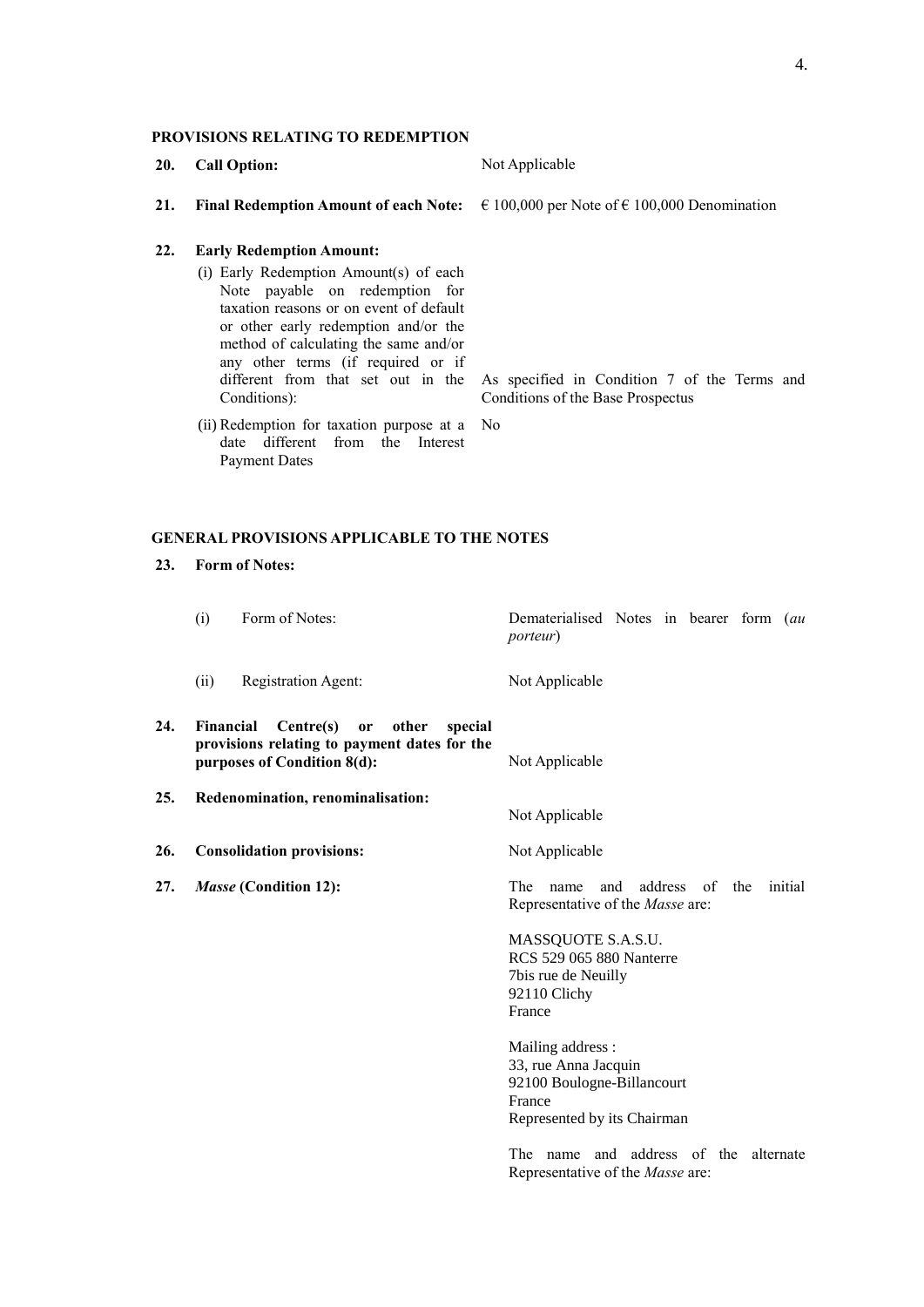|     |                     |                                      | Gilbert Labachotte<br>8 Boulevard Jourdan<br>75014 Paris<br>France                                                                                                                 |
|-----|---------------------|--------------------------------------|------------------------------------------------------------------------------------------------------------------------------------------------------------------------------------|
|     |                     |                                      | The Representative of the <i>Masse</i> will perceive<br>a remuneration of $\epsilon$ 450 <i>per annum</i> (excluding<br>VAT) with respect to its appointment as<br>Representative. |
|     | <b>DISTRIBUTION</b> |                                      |                                                                                                                                                                                    |
| 28. | (i)                 | If syndicated, names of Managers:    | <b>Joint Lead Managers</b><br><b>BNP</b> Paribas<br>Commerzbank Aktiengesellschaft<br>Crédit Agricole Corporate and Investment<br><b>Bank</b><br>Merrill Lynch International       |
|     | (ii)                | Date of the subscription agreement:  | 24 March 2017                                                                                                                                                                      |
|     | (iii)               | <b>Stabilising Manager (if any):</b> | Not Applicable                                                                                                                                                                     |
| 29. |                     | If non-syndicated, name of Dealer:   | Not Applicable                                                                                                                                                                     |

#### **PURPOSE OF FINAL TERMS**

These Final Terms comprise the final terms required for issue and admission to trading on Euronext Paris of the Notes described herein pursuant to the Euro 37,000,000,000 Euro Medium Term Note Programme of UNEDIC to the service of employment.

## **RESPONSIBILITY**

The Issuer accepts responsibility for the information contained in these Final Terms.

Signed on behalf of UNEDIC:

By: ............................................

Duly authorised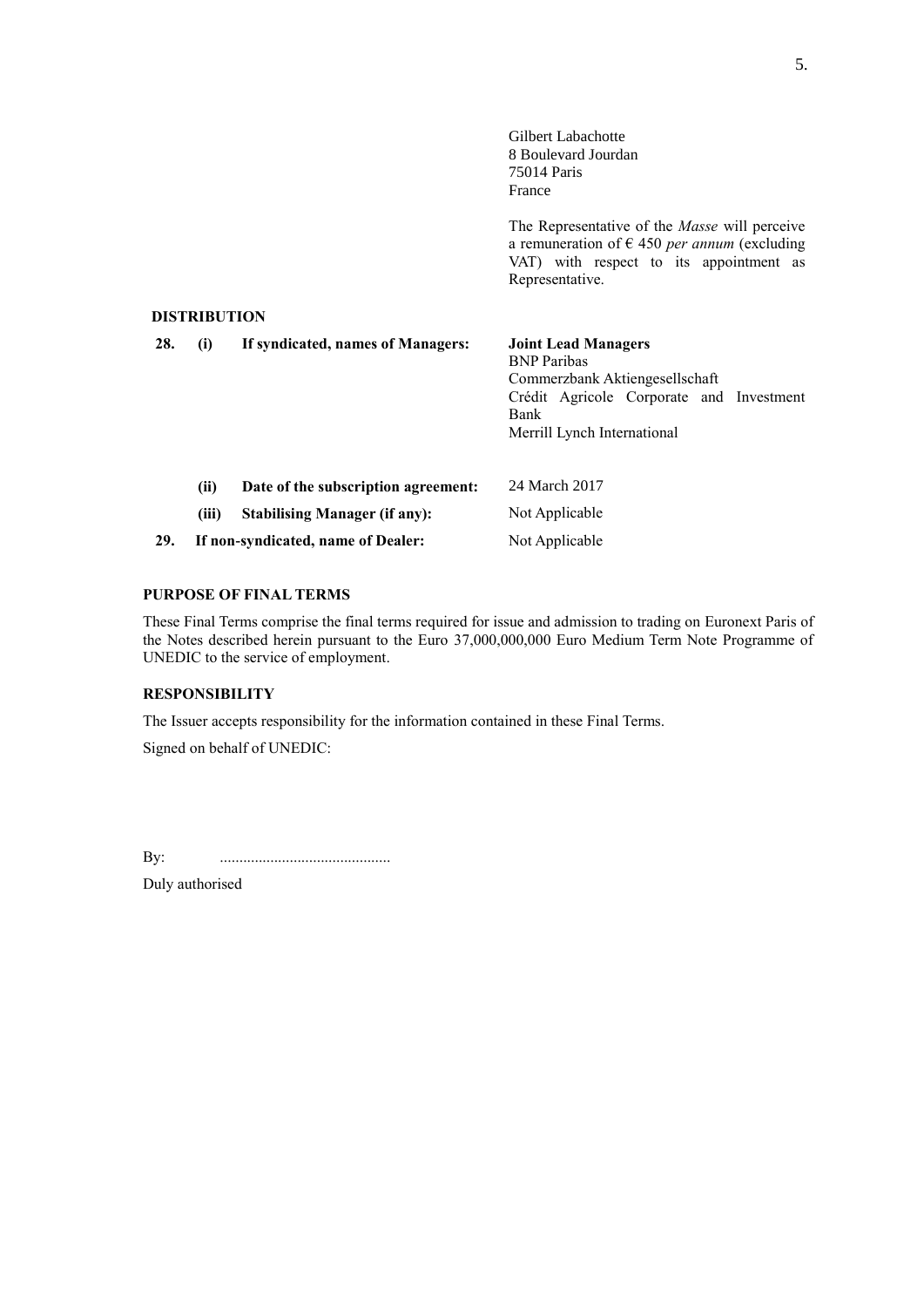(i) (a) Admission to trading: Application has been made by the Issuer (or on its

#### **1. ADMISSION TO TRADING**

|       |                                                                                                                                                                                                              | behalf) for the Notes to be admitted to trading on<br>Euronext Paris with effect from 28 March 2017. |
|-------|--------------------------------------------------------------------------------------------------------------------------------------------------------------------------------------------------------------|------------------------------------------------------------------------------------------------------|
|       | Regulated Markets or equivalent<br>(b)<br>markets on which, to the<br>knowledge of the Issuer, securities<br>of the same class of the Notes to<br>be admitted to trading are already<br>admitted to trading: | Not Applicable                                                                                       |
| (ii)  | Estimate of total expenses related to<br>admission to trading (including AMF)<br>fees):                                                                                                                      | € 12,575 (€ 7,575 to Euronext and € 5,000 to the<br>AMF)                                             |
| (111) | Additional<br>publication<br>of<br>Base                                                                                                                                                                      |                                                                                                      |

Prospectus and Final Terms: Not Applicable

#### **2. RATINGS**

Ratings: The Notes to be issued are expected to be rated by Moody's Investors Service Limited and Fitch's France S.A.S :

Moody's: Aa2

Fitch: AA

In accordance with Regulation (EC) No 1060/2009 dated 16 September 2009 of the European Parliament and of the Council, each of Moody's Investors Service Limited and Fitch France S.A.S. is included in the list of registered credit rating agencies published on the European Securities and Markets Authority's website.

## **3. INTERESTS OF NATURAL AND LEGAL PERSONS INVOLVED IN THE ISSUE**

Save as discussed in "Subscription and Sale" of the Base Prospectus, so far as the Issuer is aware, no person involved in the offer of the Notes has an interest material to the offer.

## **4. REASONS FOR THE OFFER**

|    | Reasons for the offer: | See "Use of Proceeds" wording in Base<br>Prospectus. |  |
|----|------------------------|------------------------------------------------------|--|
| 5. | YIELD                  |                                                      |  |
|    | Yield:                 | 1.296 per cent. <i>per annum</i>                     |  |

The yield is calculated at the Issue Date on the basis of the Issue Price. It is not an indication of future yield.